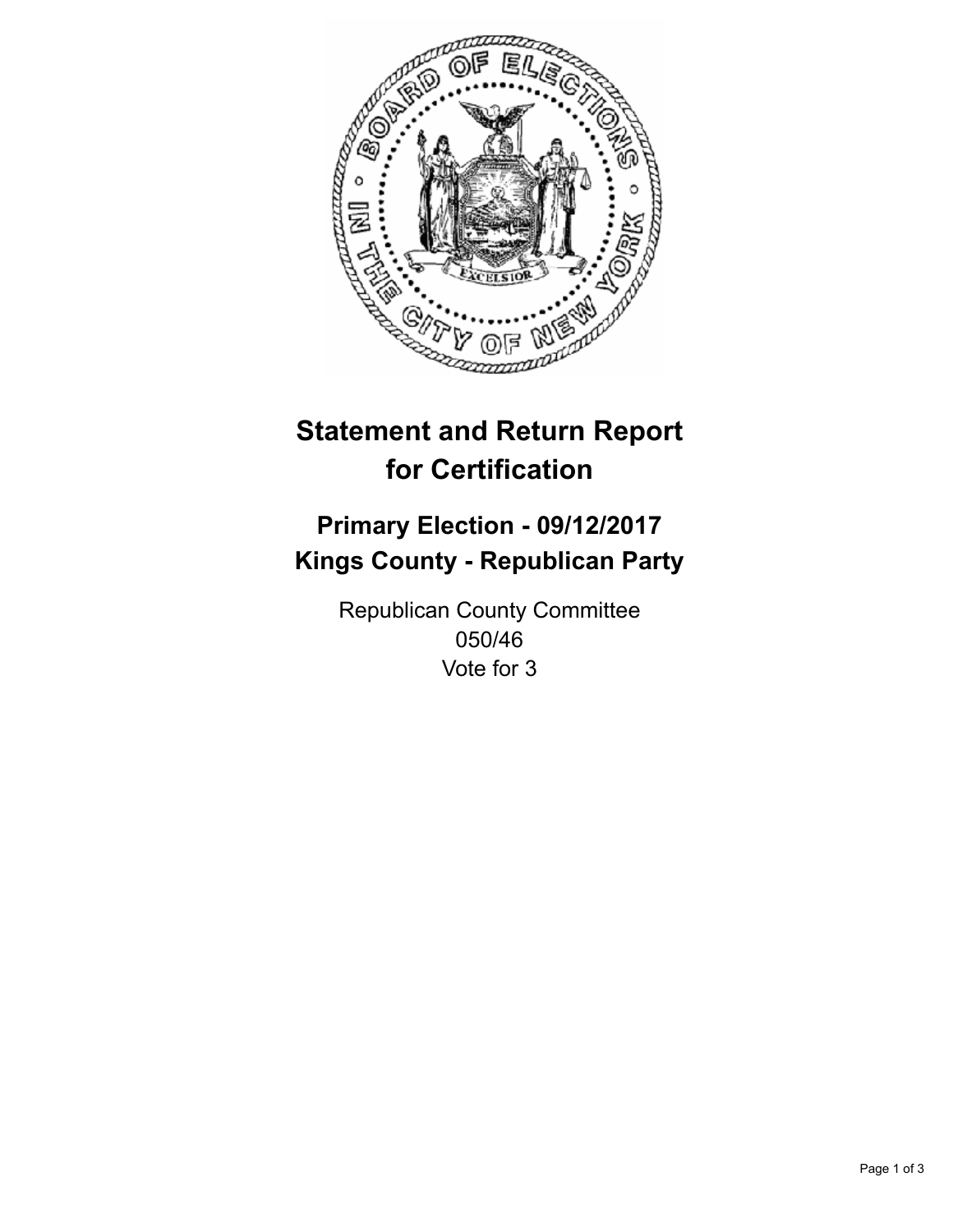

## **Assembly District 46**

| <b>PUBLIC COUNTER</b>                                    | 79             |
|----------------------------------------------------------|----------------|
| <b>MANUALLY COUNTED EMERGENCY</b>                        | 0              |
| ABSENTEE / MILITARY                                      | 3              |
| <b>AFFIDAVIT</b>                                         | 0              |
| <b>Total Ballots</b>                                     | 82             |
| Less - Inapplicable Federal/Special Presidential Ballots | 0              |
| <b>Total Applicable Ballots</b>                          | 82             |
| <b>ERIC PERROTTA</b>                                     | 17             |
| <b>DANIELLE EMHOFF</b>                                   | 8              |
| <b>JEAN M. FERRARO</b>                                   | 27             |
| NICHOLAS M. QUAGLIONE                                    | 38             |
| ANITA M. QUAGLIONE                                       | 35             |
| DAPHNE A. KALLAS                                         | 20             |
| <b>JOSEPHPHINE GHORRA (WRITE-IN)</b>                     | 1              |
| THEODORE GHORRA (WRITE-IN)                               | $\overline{2}$ |
| <b>Total Votes</b>                                       | 148            |
| Unrecorded                                               | 98             |